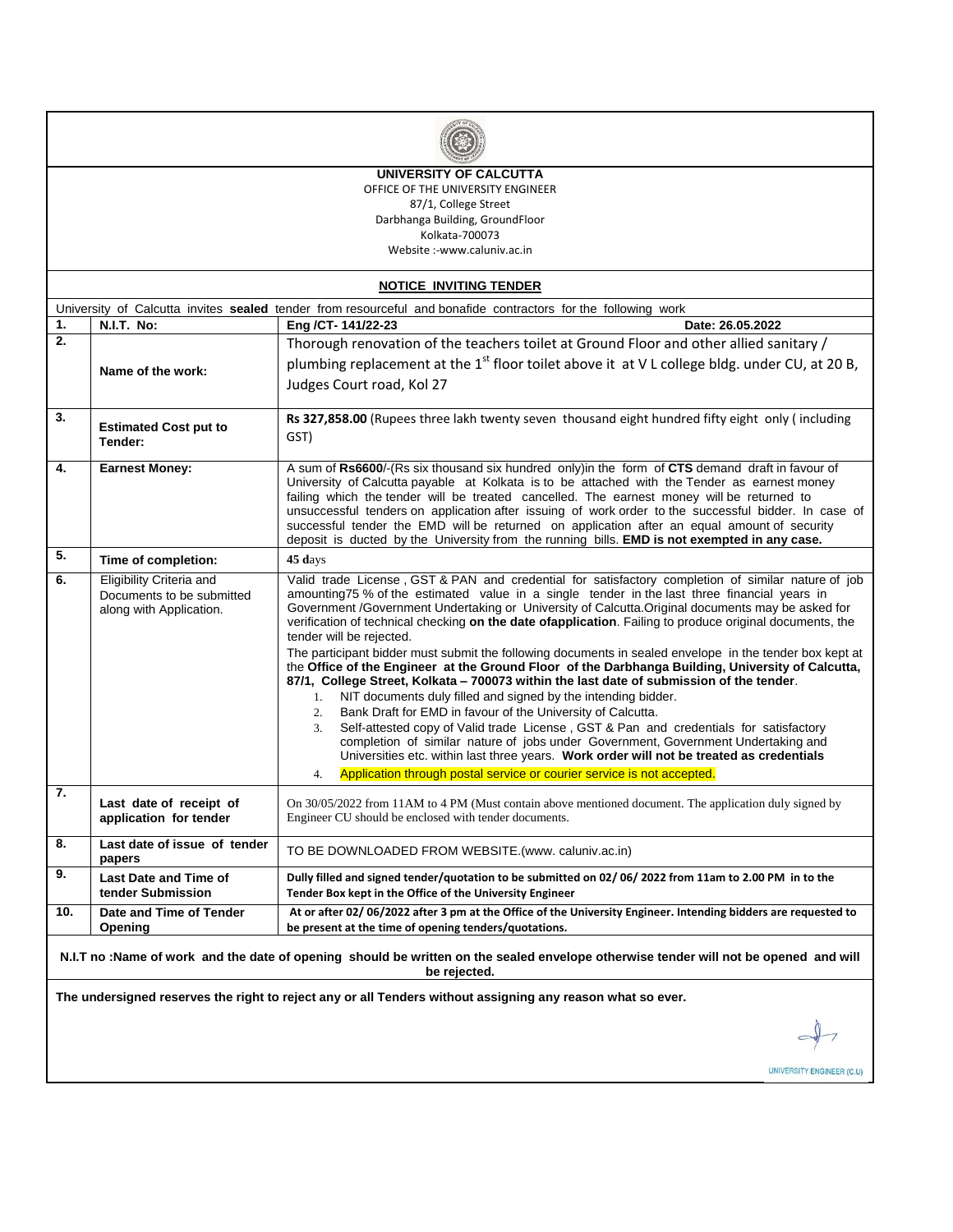

# UNIVERSITY OF CALCUTTA

**Name of the work -** Thorough renovation of the teachers toilet at Ground Floor and other allied sanitary / plumbing replacement at the  $1<sup>st</sup>$  floor toilet above it at V L college bldg. under CU, at 20 B, Judges Court road, Kol 27

**N.I.T no: Eng /CT- 141/22-23 Date: 26.05.2022**

**Estimated cost Put to Tender:- Rs 327,858.00** (Rupees three lakh twenty seven thousand eight hundred fifty eight only ( including GST)

**Name of Agency:-**

**Address of Agency:-**

**Amount quoted by the Agency: Rs. . . . . . . . . . . . . . . . . . . . .** 

**(In wards) . . . . . . . . . . . . . . . . . . . .** 

**Signature of the Agency with date &stamp:-**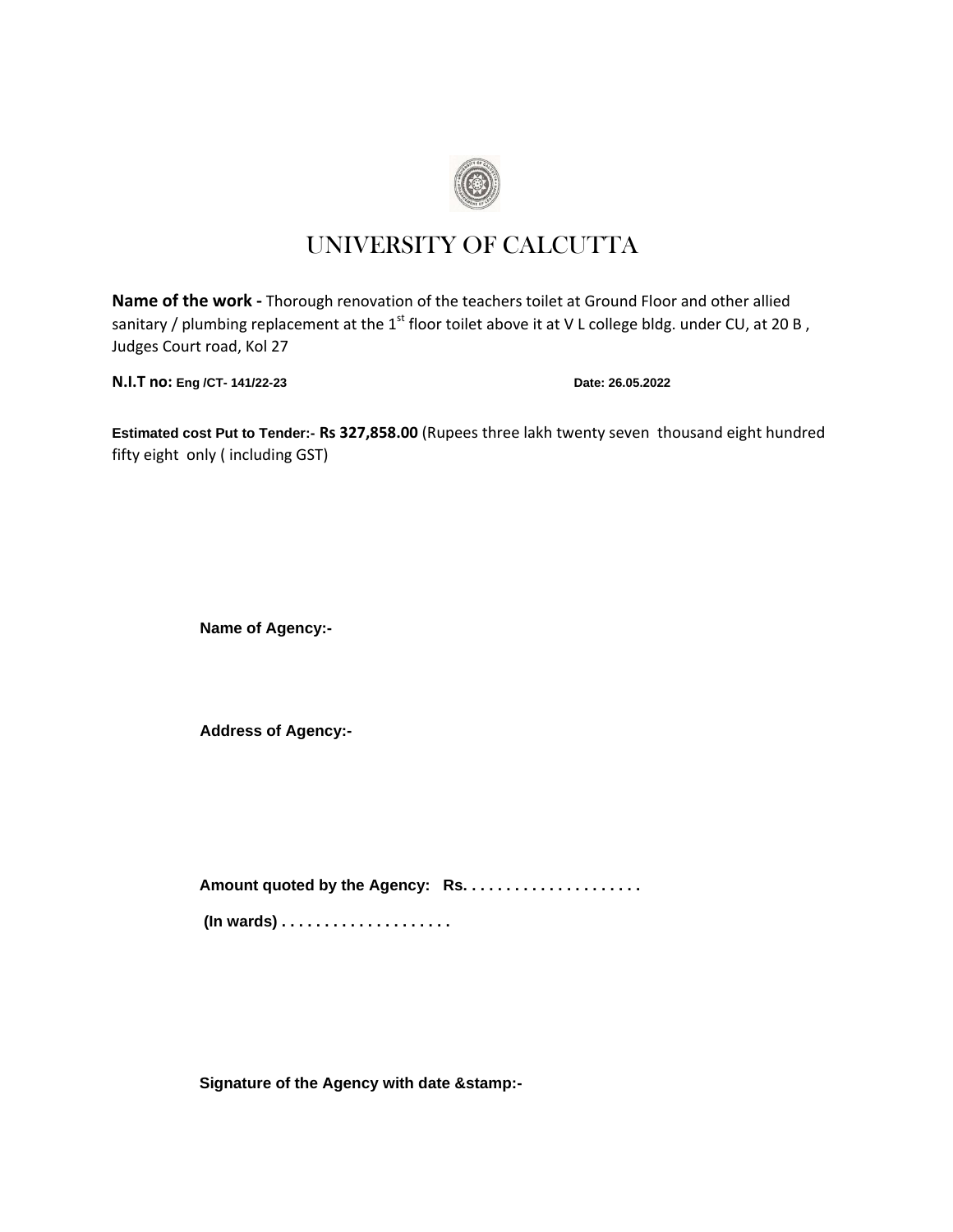

## UNIVERSITY OF CALCUTTA

**N.IT no : Eng /CT- 141/22-23 Date: 26.05.2022**

#### **GENERAL TERMS AND CONDITION**

- **1.** Eligible Tenders will have to download the tender papers from the website & drop the filled tender papers signed with seal and date at every page along with copy of Valid Trade license's, GST & PAN and Credential for satisfactory completion of similar nature of job amounting to at least seventy five percent of the job value in a single tender from any Government, Govt. undertaking or University of Calcutta in the last three financial yearin sealed envelope in the Tender box kept in the Office of the undersigned with in the specified time mentioned in the NITwhich will be opened by the undersigned or by his representative with in **the specified time and date mentioned in the NIT The tendered must write the name of the work , NIT no , the date of opening and name of the bidder on the envelop failing which the tender will not be opened thus will be treated as cancelled.**
- **2.** The rate should be quoted after inspection of the site and inclusive of all incidental charges i.e. freight, insurances, labour insurances, handling charges, necessary government taxes, duties etc as well as the Water, Electricity charges which are to be paid as per rules .
- **3.** The contractor shall be responsible to ensure compliance with the provision of minimum wages act 1948 as modified up to date and the rules made in respect of any employees, employed by the contractor directly or through the petty or subcontractor for the purpose of carrying this contract. The contractor shall be responsible for any damage, injury or loss caused by the work or workmen to any person, animal or material during the progress of work.
- **4.** Liquidated damage will be charged to the contractor if they fail to complete the work within the stipulated time,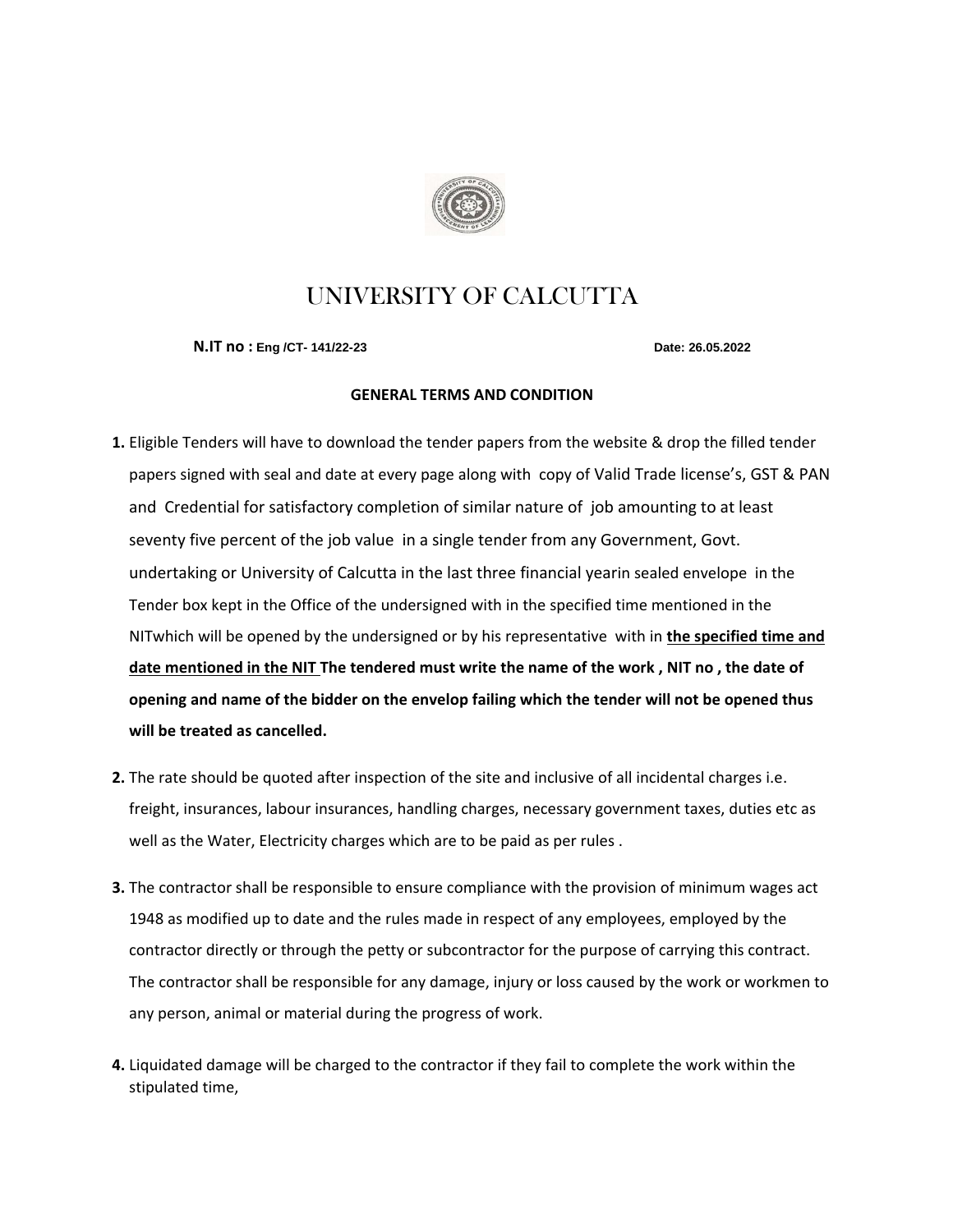0 .0 1 % p e rd a yt oama x i mu ml i mi to f1 0 % o ft h ec o n t r a c tv a l u e .

- **5.** The allotted time for completion of the work as specified in the NIT from the date of receipt of work order .Time is the essence of this contract. Normally no time extension will be granted. In case of prayer for extension of time the University authority has the full right reserved to grant it or discard it.
- **6.** (a) The University authority will retain a sum amounting to 10% of the bill of the contract for a period of six months from the date of completion of work as **Security Deposit**. Which will be released after a period of six months from the date of completion of the work on application.
- **7.** A sum of 2% of the quoted amount in the form of CTS demand draft in favour of University of Calcutta payable at Kolkata is to be attached with the Tender as earnest money failing which the tender will be treated cancelled. The earnest money will be returned to unsuccessful tenders on application after issuing of work order to the successful bidder. In case of successful tenderers the EMD will be returned on application after an equal amount of security deposit is ducted by the University from the running bills. EMD is not exempted in any case.

#### **Amount:-Rs**

| D.D No |  |  |  |
|--------|--|--|--|
|--------|--|--|--|

### **Name of Issuing Bank**:--

### **Branch** :-

- **8.** Work is to be carried out as per specification laid in the B.O.Q. or PWD specification as per instruction of the University Engineer or his representative.
- **9.** The materials brought to site for execution of the work should by no means be taken out of site without the permission of the Engineer C.U.
- **10.** The rates must be quoted in words in figure otherwise the tender will be cancelled.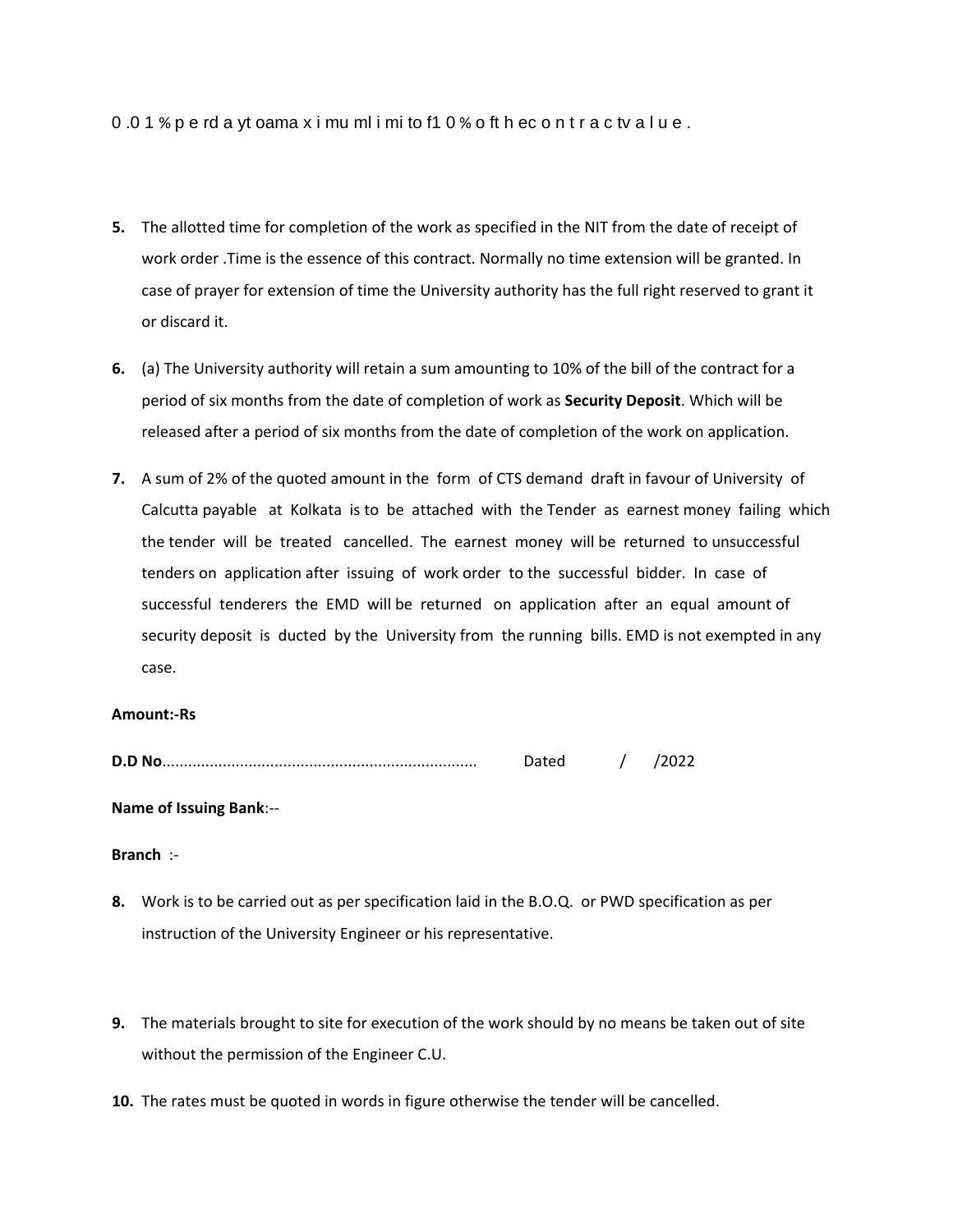- **11.** The University will not be bound to accept the lowest bidder.
- **12.** The University will not supply any materials to the contractor.
- **13.** The contractor will work under the strict supervision of the Engineer/ Sub-Assistant Engineer. The estimate given along with the tender are provisional payment will be made on the actual work done jointly measured by the Engineer or his representative (Sub-Assistant- Engineer) & the contractor or his representative. The contractor will have to submit bill in printed format in duplicate.
- **14.** The contractor will have to take necessary instruction from the Engineer CU/ Sub-Assistant Engineer regarding the execution of work.
- 15. Defect & liability Period: The defect & liability period

will be for a period of six months from the date of completion of the job. Any defects pointed out during this

period has to be mend good by the agency at their own cost

failing which the retention money will be forfeited.

Sd/-

University Engineer

Name of the Agency:

Address :-

**Signature of the Agency with date &stamp:-**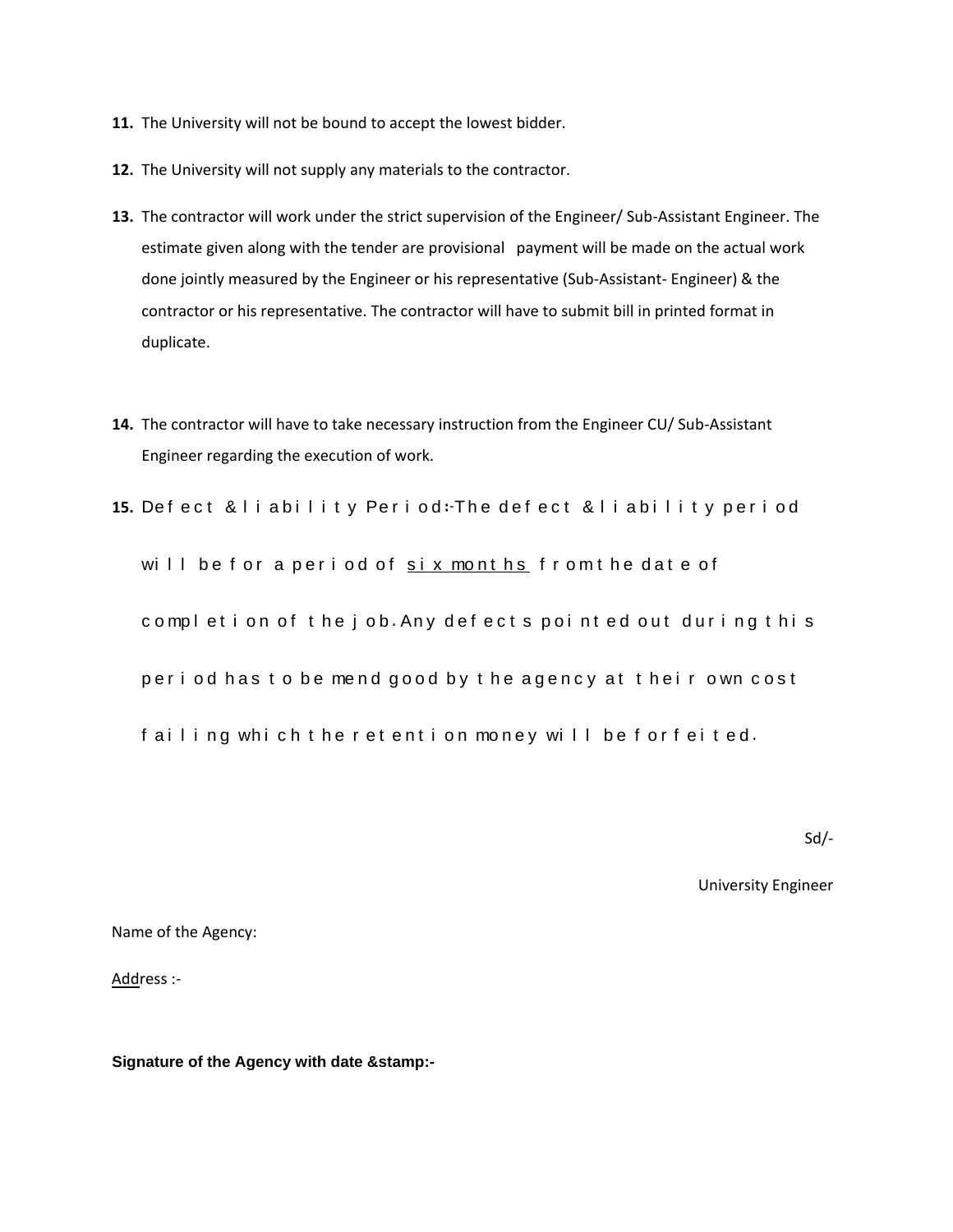**N. I.T. no : Eng /CT- 141/22-23 Date: 26.05.2022**

### *Specific Price schedule for*

Thorough renovation of the teachers toilet at Ground Floor and other allied sanitary / plumbing replacement at the 1<sup>st</sup> floor toilet above it at V L college bldg. under CU, at 20 B, Judges Court road, Kol 27

Schedule followed is PWD 2017 wef 1.11.2017

| SL<br>no | Description of item                                                                                                                                                                                                                  | Unit  | Rate | Qty   | <b>Amount Rs</b> |
|----------|--------------------------------------------------------------------------------------------------------------------------------------------------------------------------------------------------------------------------------------|-------|------|-------|------------------|
| 01       | I-6, p-11 Dismantling artificial stone<br>flooring upto 50 mm. thick by carefully<br>chiselling without damaging the base<br>and removing rubbish as directed<br>within a<br>lead of 75 m. a) In ground floor<br>including roof.     | Sq.M. | 50   | 19.50 | 975.00           |
| 02       | $I - 3$ , p - Dismantling R.C. floor, roof,<br>beams etc. including<br>cutting rods and removing rubbish as<br>directed within a lead of 75 m.<br>including stacking of steel bars.<br>In ground floor including roof                | Cu.M  | 1956 | 0.775 | 1515.9           |
| 03       | I-2, p-10 Dismantling all types of<br>plain cement concrete<br>works, stacking serviceable materials at<br>site and removing rubbish as directed<br>within a lead of 75 m. In ground floor<br>including roof.<br>upto 150 mm. thick. | Cu.M  | 939  | 2.925 | 2746.57          |
| 04       | I - 1, p - 10 Dismantling all types of                                                                                                                                                                                               | Cu.M  | 447  | 1.50  | 670.5            |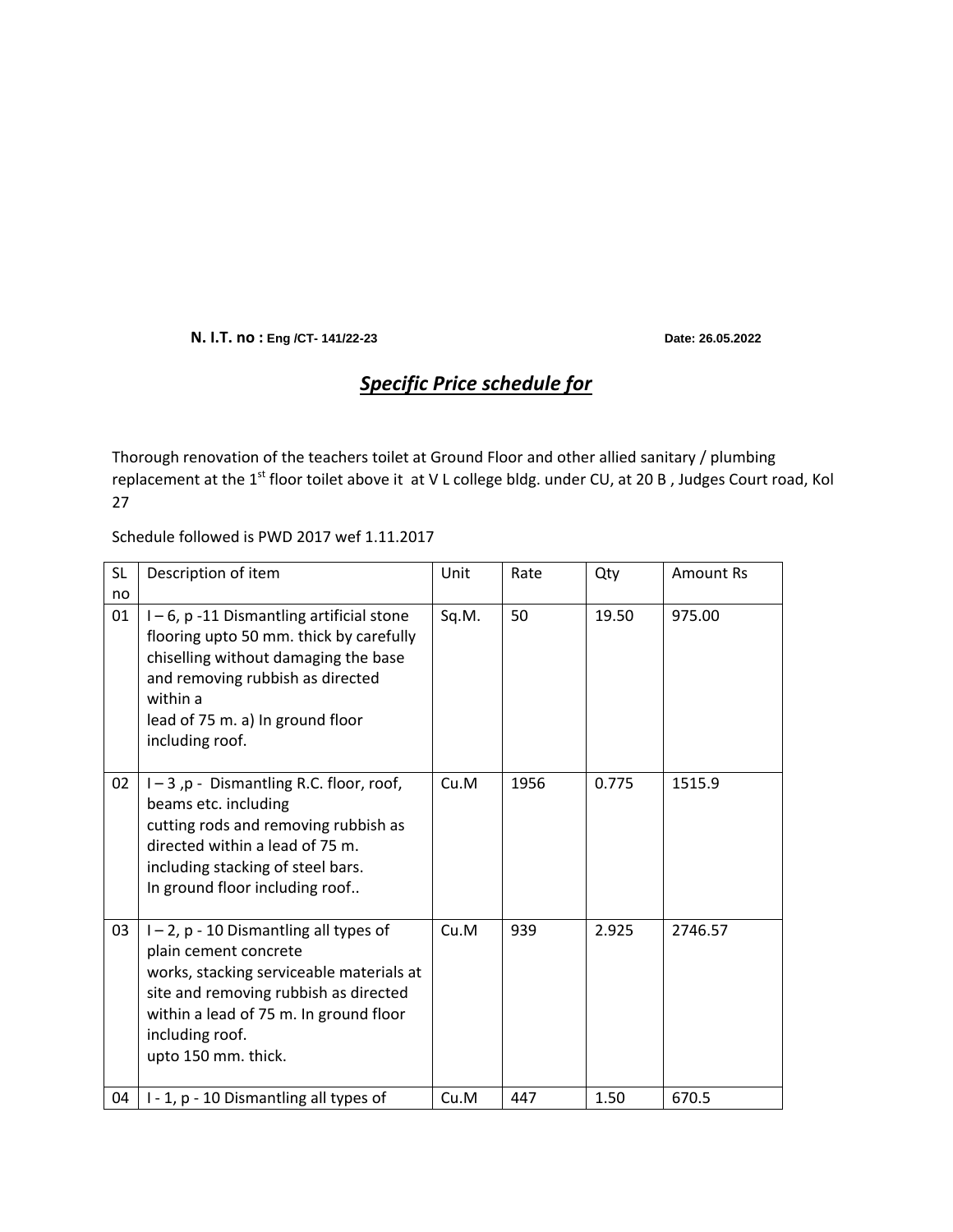|    | masonry excepting cement<br>concrete plain or reinforced, stacking<br>serviceable<br>materials at site and removing rubbish<br>as directed within a lead of 75 m.<br>In ground floor including roof                                                                                                       |       |        |     |      |
|----|-----------------------------------------------------------------------------------------------------------------------------------------------------------------------------------------------------------------------------------------------------------------------------------------------------------|-------|--------|-----|------|
| 05 | I-10, p-11 Stripping off worn out<br>plaster and raking out<br>joints of walls, celings etc. upto any<br>height and in any floor including<br>removing rubbish within a<br>lead of 75m as directed.                                                                                                       | Sq.M. | 19     | 133 | 2527 |
| 06 | Labour for taking out door shutters<br>with frame And disposing and stacking<br>the same to a suitable distance.<br>Masion---                                                                                                                                                                             | Each  | 326    | 6   | 1956 |
|    |                                                                                                                                                                                                                                                                                                           |       |        |     |      |
|    | Labour ---                                                                                                                                                                                                                                                                                                | Each  | 245    | 6   | 1470 |
| 07 | Labour for dismantling<br>IPWC, EPWC, wash basin, shower<br>rose, bib cocks, cistern, old G I pipe,<br>Choacked soil line etc                                                                                                                                                                             |       |        |     |      |
|    | A ) Plumber mistry---                                                                                                                                                                                                                                                                                     | Each  | 326    | 10  | 3260 |
|    | B) Plumber helpers---                                                                                                                                                                                                                                                                                     | Each  | 270    | 10  | 2700 |
| 08 | Labour for Earthwork in excavation for<br>finding out the existing soil line and pit<br>under the ground level outside the bldg<br>and also cutting earth below the floor<br>level for taking out the old and<br>Choacked CI trap, soil pipe below the<br>floor level at ground floor.<br>Male majdoor--- | Each  | 245    | 12  | 2940 |
| 09 | Labour for taking out all the rubbish<br>from site and staking at a safe distance<br>as directed.<br>Male majdoor--                                                                                                                                                                                       | Each  | 245    | 6   | 1470 |
| 10 | $1 - 1, p - 76$<br>Dismantling H.C.I. pipe with fittings<br>including melting lead caulked joints.<br>100 mm. ---                                                                                                                                                                                         | metre | 64     | 18  | 1152 |
| 11 | Pipe Clip 110 mm                                                                                                                                                                                                                                                                                          | each  | $21/-$ | 20  | 420  |
| 12 | Door Tee (110mm)                                                                                                                                                                                                                                                                                          | each  | 195    | 9   | 1755 |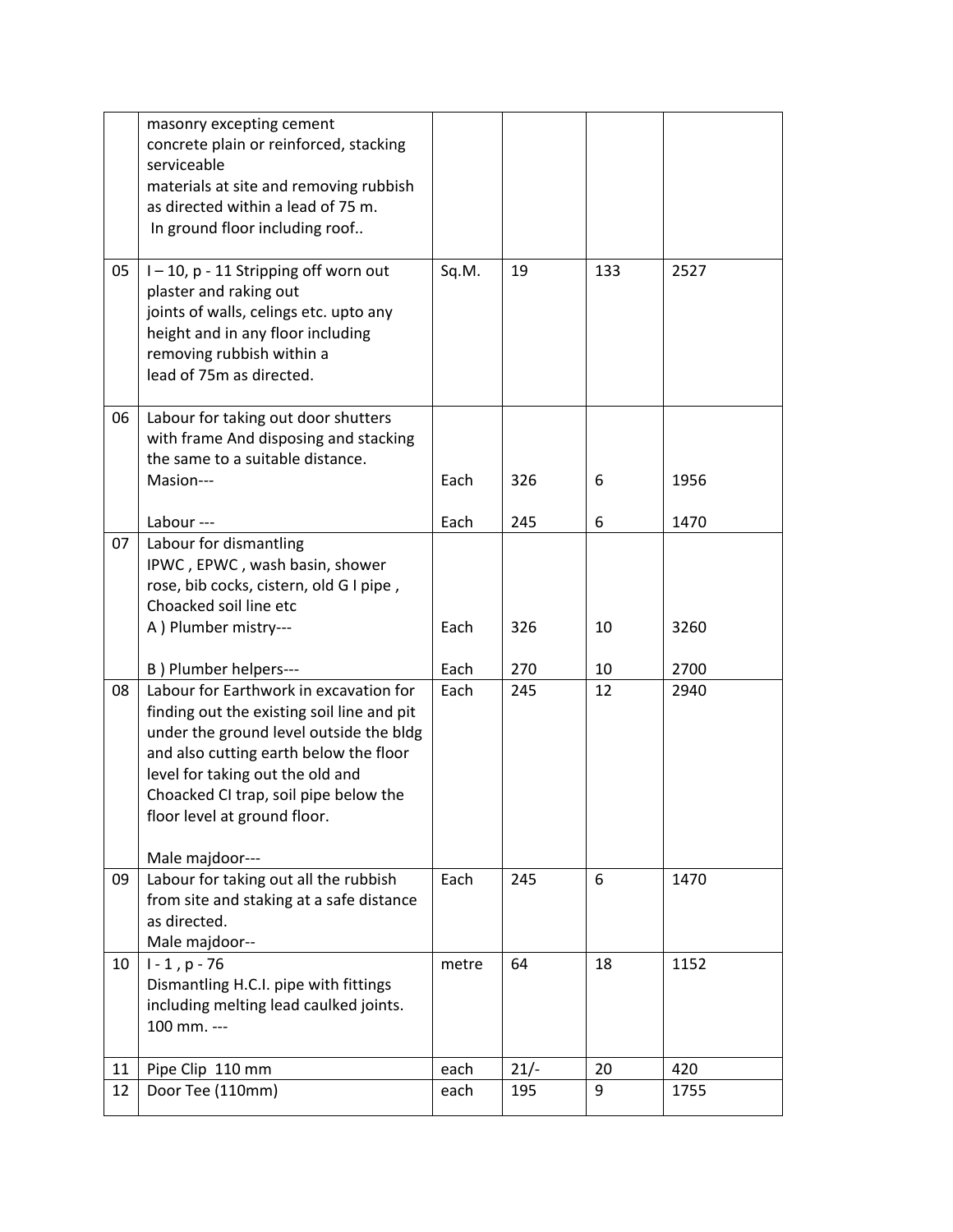| 13 | Door bend 110mm                                                               | Each | $147/-$ | 14    | 2058    |
|----|-------------------------------------------------------------------------------|------|---------|-------|---------|
| 14 | $1 - 23, p - 68$                                                              | mtr  | $315/-$ | 30    | 9450    |
|    | Supply of UPVC pipes (B Type) & fittings                                      |      |         |       |         |
|    | conforming to IS-13592-1992                                                   |      |         |       |         |
|    | A) Double Socketed 3 Meter Length                                             |      |         |       |         |
|    | $110$ mm $)$                                                                  |      |         |       |         |
| 15 | $1 - 24$ , p - 74                                                             | mtr  | 57      | 30    | 1710    |
|    | Labour for fitting and fixing U.P.V.C.                                        |      |         |       |         |
|    | pipes for above ground work                                                   |      |         |       |         |
|    | including cost of jointing materials etc.                                     |      |         |       |         |
|    | fitting and fixing all necessary<br>specials, cutting pipes, cutting holes in |      |         |       |         |
|    | walls or R.C. floor where necessary                                           |      |         |       |         |
|    | and mending good all damages                                                  |      |         |       |         |
|    | excluding the cost of masonry or                                              |      |         |       |         |
|    | concrete                                                                      |      |         |       |         |
|    | work, if necessary, but including the                                         |      |         |       |         |
|    | cost and fitting and fixing holder bat                                        |      |         |       |         |
|    | clamps (any floor) or for underground                                         |      |         |       |         |
|    | work including cutting trenches upto                                          |      |         |       |         |
|    | 1.5 metre and refilling the same                                              |      |         |       |         |
|    | complete as per direction of the                                              |      |         |       |         |
|    | Engineer-in-charge . (Payment will be                                         |      |         |       |         |
|    | made on centre line measurement of                                            |      |         |       |         |
|    | the total pipeline including specials.)                                       |      |         |       |         |
|    | (A) Above ground<br>110mm dia                                                 |      |         |       |         |
|    |                                                                               |      |         |       |         |
| 16 | $1 - 4 p - 24$                                                                | Cu.M | 1.46    | .3886 | 5673.56 |
|    | Ordinary Cement concrete (mix 1:2:4)                                          |      |         |       |         |
|    | with graded stone chips (20 mm                                                |      |         |       |         |
|    | nominal size) excluding shuttering and                                        |      |         |       |         |
|    | reinforcement, if any, in ground floor as                                     |      |         |       |         |
|    | per relevant IS codes.                                                        |      |         |       |         |
|    | Pakur Variety                                                                 |      |         |       |         |
|    |                                                                               |      |         |       |         |
| 17 | $1 - 1, p - 189$                                                              | Sq.M | 167     | 133   | 22211   |
|    | Plaster (to wall, floor, ceiling etc.) with<br>sand and cement mortar         |      |         |       |         |
|    | including rounding off or chamfering                                          |      |         |       |         |
|    | corners as directed and raking out                                            |      |         |       |         |
|    | joints including throating, nosing and                                        |      |         |       |         |
|    | drip course,                                                                  |      |         |       |         |
|    | scaffolding/staging where necessary                                           |      |         |       |         |
|    | (Ground floor).[Excluding                                                     |      |         |       |         |
|    | cost of chipping over concrete surface]                                       |      |         |       |         |
|    | (i) With 1:6 cement mortar                                                    |      |         |       |         |
|    | 20 mm thick plaster                                                           |      |         |       |         |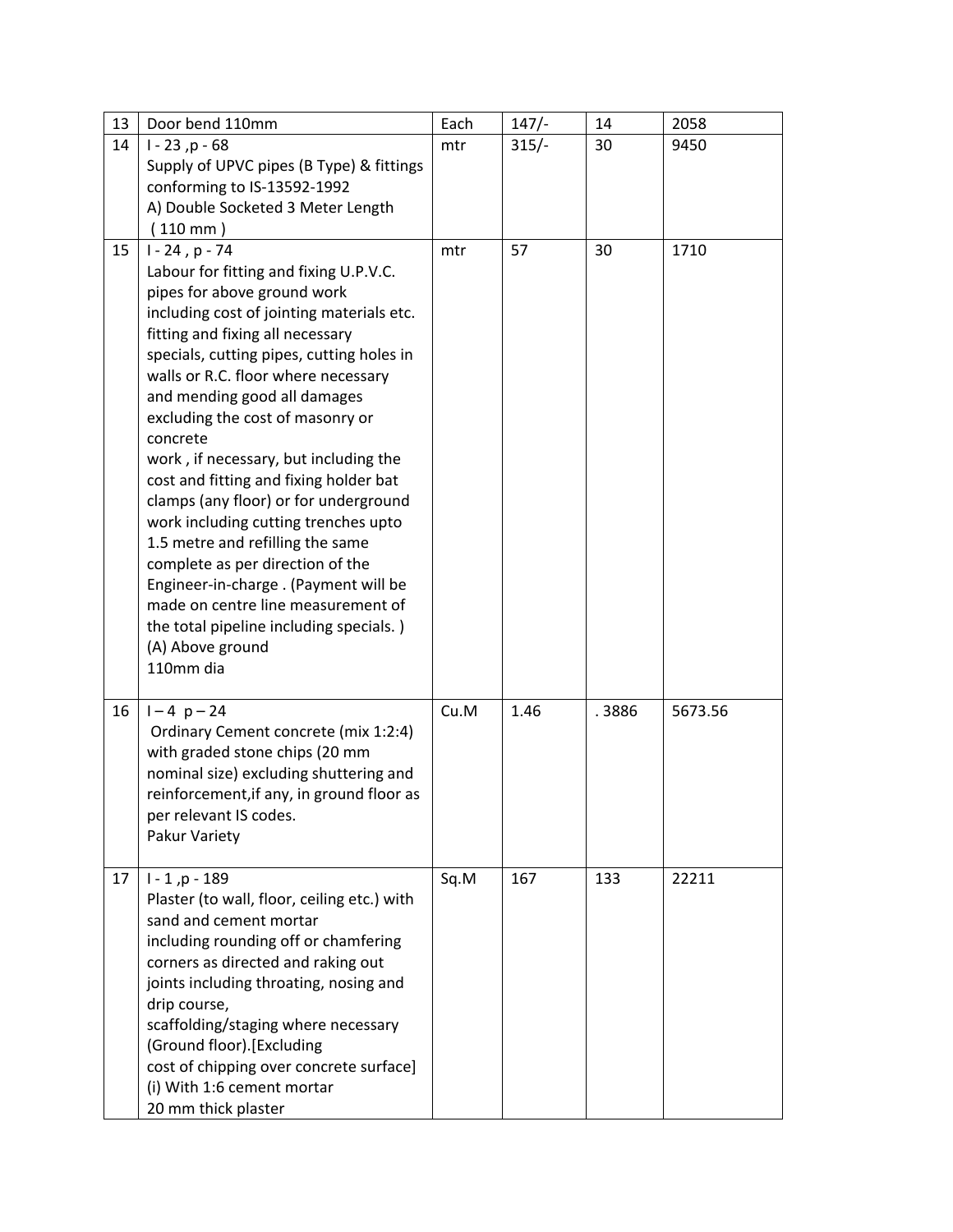|    | Qty same as SL no 05                      |       |      |       |          |
|----|-------------------------------------------|-------|------|-------|----------|
| 18 | $1 - 35$ , p $-64$                        |       |      |       |          |
|    | Supplying, fitting & fixing 1st quality   |       |      |       |          |
|    | Ceramic tiles in walls and floors to      |       |      |       |          |
|    | match with the existing work & 4 nos.     |       |      |       |          |
|    | of key stones (10mm) fixed with           |       |      |       |          |
|    | araldite at the back of each tile &       |       |      |       |          |
|    | finishing the joints with white cement    |       |      |       |          |
|    | mixed with colouring oxide if required    |       |      |       |          |
|    | to match the colour of tiles including    |       |      |       |          |
|    | roughening of concrete surface, if        |       |      |       |          |
|    | necessary or by synthetic adhesive &      |       |      |       |          |
|    | grout materials etc.                      |       |      |       |          |
|    | <b>Wall ------</b>                        |       |      |       |          |
|    | With Sand Cement Mortar (1:3) 15 mm       |       |      |       |          |
|    | thick & 2 mm thick Cement slurry at       |       |      |       |          |
|    | back side of tiles using cement @ 2.91    |       |      |       |          |
|    | Kg/Sq.m & joint filling using white       |       |      |       |          |
|    | cement slurry @0.20kg/sqm                 |       |      |       |          |
|    |                                           |       |      |       |          |
|    | Area of each tile above 0.09 Sq.m         |       |      |       |          |
|    | Coloured decorative                       |       |      |       |          |
|    | <b>Floor------</b>                        |       |      |       |          |
|    | $1 - 42$ , p - 70                         |       |      |       |          |
|    | Supplying and laying true to line and     | Sq.M  | 1102 | 64.86 | 71475.72 |
|    | level Double Charge                       |       |      |       |          |
|    | Vitrified Tiles of approved brand         |       |      |       |          |
|    | conforming to IS 15622: 2006              |       |      |       |          |
|    | (Group B I a) and tested as per IS        |       |      |       |          |
|    | 13630:2006 (relevant parts)               |       |      |       |          |
|    | [Non-modular sizes for tiles with Water   |       |      |       |          |
|    | Absorption (av.) $\leq$                   |       |      |       |          |
|    | 0.08 %] in floor, skirting etc. set in 20 |       |      |       |          |
|    | mm thick sand cement                      |       |      |       |          |
|    | mortar (1:4) bed prepared after           |       |      |       |          |
|    | application of slurry using               |       |      |       |          |
|    | 1.75Kg of cement per Sqm over the         |       |      |       |          |
|    | base and 2mm thick                        |       |      |       |          |
|    | cement slurry using cement                | Sq. M | 1484 | 25.3  | 37545.2  |
|    | @2.91Kg./sqm at the back side of          |       |      |       |          |
|    | the tiles and laid over the mortar bed    |       |      |       |          |
|    | using 0.2 kg/sqm of                       |       |      |       |          |
|    | White cement used for joint filling with  |       |      |       |          |
|    | approved pigment as                       |       |      |       |          |
|    | directed and removal of wax coating of    |       |      |       |          |
|    | top surface of tiles                      |       |      |       |          |
|    | with warm water and polishing the tiles   |       |      |       |          |
|    | using soft and dry                        |       |      |       |          |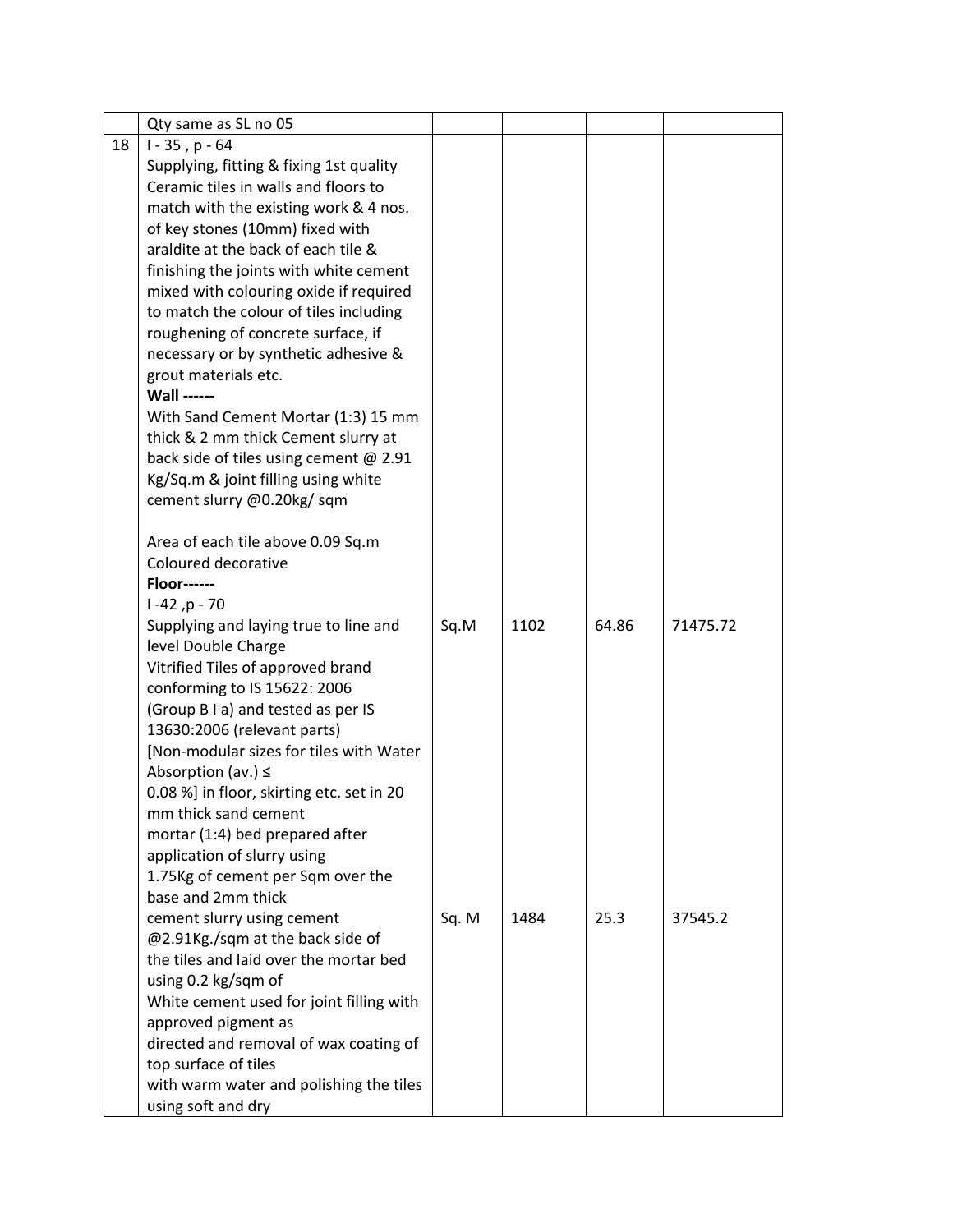|    | cloth upto mirror finish complete<br>including the cost of<br>materials, labour and all other<br>incidental charges complete<br>true to the manufacturer's specification<br>and direction of<br>Engineer-in-Charge. (Note: This work<br>should not be<br>executed without specific permission of<br>Superintending<br>Engineer)<br>(a) In Ground Floor: (size not less than<br>600mmX 600 mm X 9.5<br>mm thick) sqm.                                                                                                    |      |       |       |        |
|----|-------------------------------------------------------------------------------------------------------------------------------------------------------------------------------------------------------------------------------------------------------------------------------------------------------------------------------------------------------------------------------------------------------------------------------------------------------------------------------------------------------------------------|------|-------|-------|--------|
| 19 | $P - 26$ , I - 10<br>Ordinary Cement concrete (mix 1:1.5:3)<br>with graded stone chips (20 mm<br>nominal size) excluding shuttering and<br>reinforcement if any, in ground floor as<br>per relevant IS codes.<br>Pakur Variety.<br>Lintel-                                                                                                                                                                                                                                                                              | Cu.M | 4482  | 0.131 | 587.14 |
| 20 | $1 - 36$ , p $- 42$<br>Hire and labour charges for shuttering<br>with centering and necessary staging<br>upto 4 m using approved stout props<br>and thick hard wood planks of<br>approved<br>thickness with required bracing for<br>concrete slabs, beams and columns,<br>lintels curved or straight including<br>fitting, fixing and striking out after<br>completion of works (upto roof of<br>ground floor<br>(a) 25 mm to 30 mm thick wooden<br>shuttering as per decision & direction<br>of<br>Engineer-In-Charge. | Sq.m | 335   | 4     | 1340   |
| 21 | $1 - 40$ , p $- 43$<br>Reinforcement for reinforced concrete<br>work in all sorts of structures including<br>distribution bars, stirrups, binders etc<br>initial straightening and<br>removal of loose rust (if necessary),<br>cutting to requisite length, hooking and                                                                                                                                                                                                                                                 | MT   | 58249 | 0.017 | 990.23 |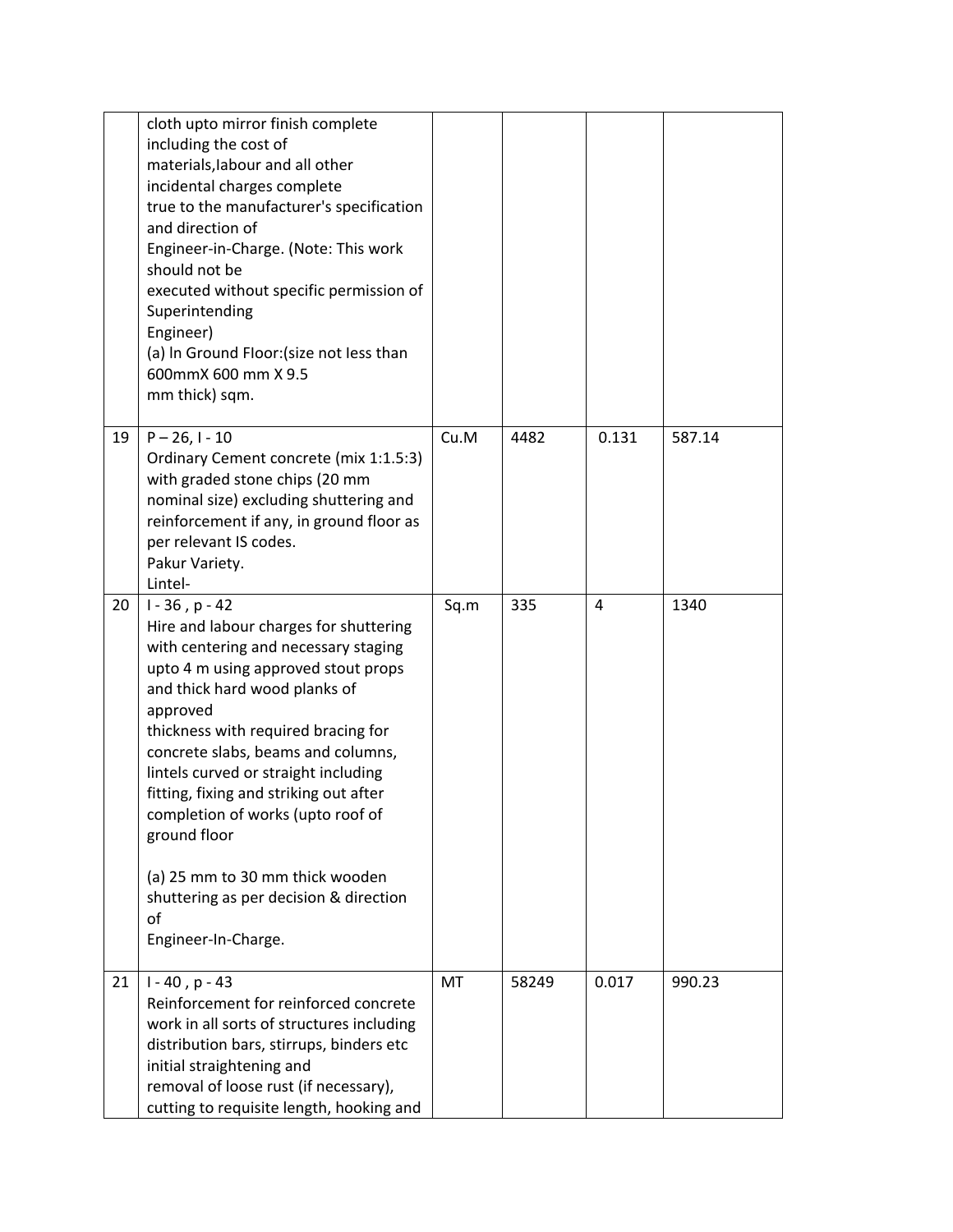|    | bending to correct shape, placing in<br>proper position and binding with 16<br>gauge black annealed wire at every<br>intersection, complete as per drawing<br>and direction.<br>For works in foundation and upto roof<br>of ground floor/upto 4 m<br>Tor steel/Mild Steel<br>SAIL/ TATA/RINL                                                                                                                                                                                                                                                                                                                                                                                                                                                                                                                                                                                                                                                                                                                                                                                                                                                                                                                                                                                                                                                                                                          |     |      |      |         |
|----|-------------------------------------------------------------------------------------------------------------------------------------------------------------------------------------------------------------------------------------------------------------------------------------------------------------------------------------------------------------------------------------------------------------------------------------------------------------------------------------------------------------------------------------------------------------------------------------------------------------------------------------------------------------------------------------------------------------------------------------------------------------------------------------------------------------------------------------------------------------------------------------------------------------------------------------------------------------------------------------------------------------------------------------------------------------------------------------------------------------------------------------------------------------------------------------------------------------------------------------------------------------------------------------------------------------------------------------------------------------------------------------------------------|-----|------|------|---------|
| 22 | $1 - 16$ , p - 126<br>Supplying, Fitting & Fixing 30 mm thick<br>both side prelaminated Factory made<br>solid Panel PVC Door Shutter consisting<br>of outer frame made out of M.S. tubes<br>of<br>19 gauge thickness and size 19 mmx19<br>mm for styles, top and bottom rails,<br>M.S.<br>frame shall have cost of steel primers<br>of approved make and manufacture,<br>M.S. frame covered with 5 mm th. heat<br>moulded PVC "C" channel of size 30<br>mm th, 70 mm width out of which 50<br>mm shall be flat and 20 mm shall be<br>tapered in 45 degree angle on either<br>sides forming styles; and 5 mm th. 95<br>mm wide PVC sheet out of which 75<br>mm shall be flat and 20 mm tapered in<br>45 degree on the innerside to form top<br>& bottom rail and 115 mm wide PVC<br>sheet out of which 75mm shall be flat<br>and 20 mm shall be tapered on both<br>sides to form lock rail. Top, bottom and<br>lock rails shall be provided either side<br>of the panel with 10 mm (5 mm x 2)<br>th., 20 mm wide cross PVC sheet as gap<br>insert for top rail and bottom rail<br>sheet to be fitted in the M.S. frame<br>welded/sealed to the styles &rails with<br>7 mm (5<br>mm+2 mm) th.x15 mm wide PVC sheet<br>beading on inner side and joined<br>together<br>with solvent cement adhesive. An<br>additional 5 mm th. PVC strip of 20 mm<br>which is<br>to be stuck on the interior side of the | Sqm | 2438 | 6.60 | 16090.8 |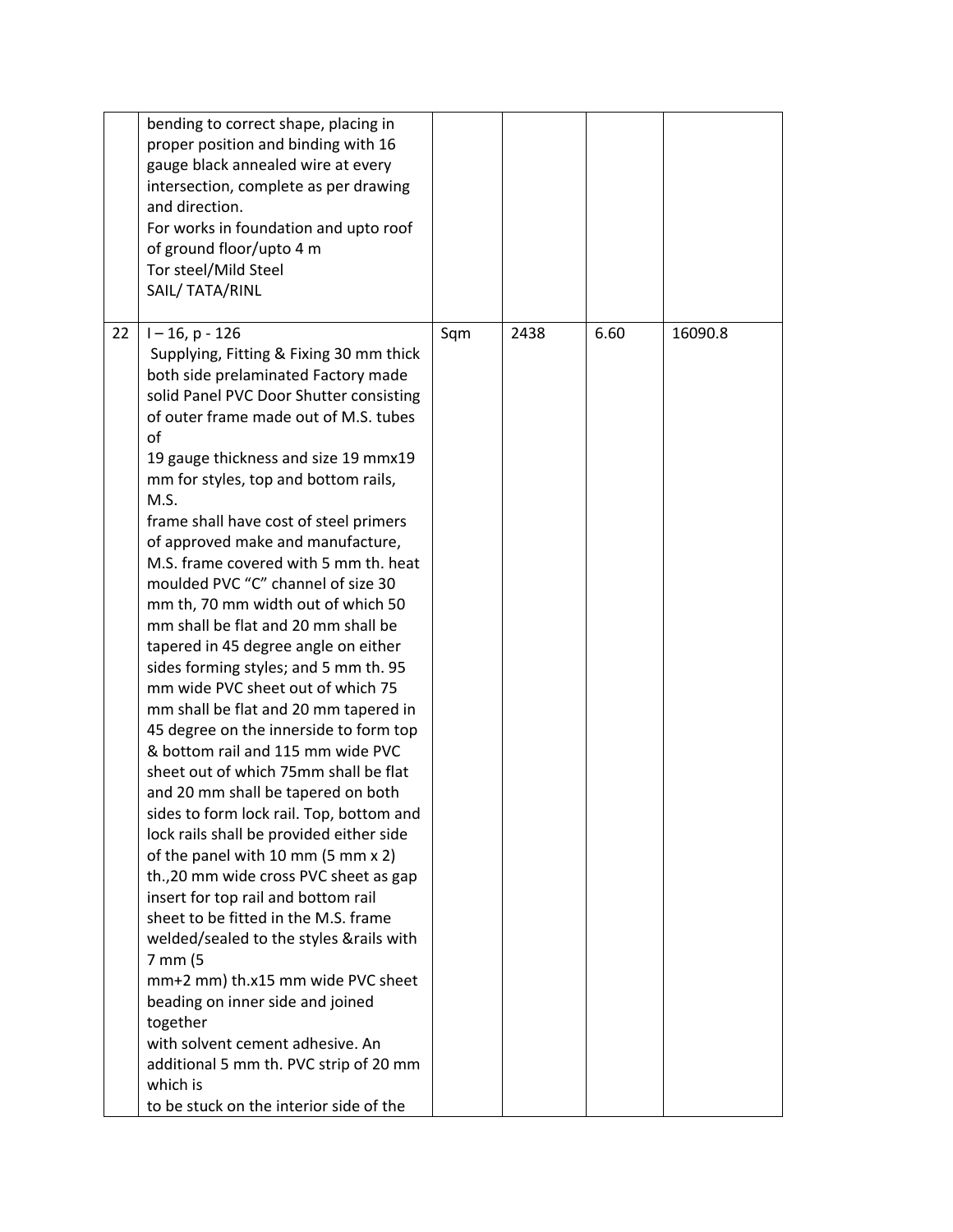|    | "C" channel using PVC solvent adhesive<br>etc. complete excluding all necessary<br>hardwares as per direction of Engineer-<br>in Charge.                                                                                                                                                                                                                                                                                                                                                                                                                                                                                                                                                                                                                                                                                                           |      |     |      |       |
|----|----------------------------------------------------------------------------------------------------------------------------------------------------------------------------------------------------------------------------------------------------------------------------------------------------------------------------------------------------------------------------------------------------------------------------------------------------------------------------------------------------------------------------------------------------------------------------------------------------------------------------------------------------------------------------------------------------------------------------------------------------------------------------------------------------------------------------------------------------|------|-----|------|-------|
| 23 | $1 - 7$ , p $- 116$<br>Providing and fixing PVC Door Frame of<br>size 50x47mm with a wall thickness of<br>5mm $(\pm 0.2$ mm) made out of single<br>piece extruded PVC profile, with mitred<br>cut<br>Joint sand joint with 2 nos. of PVC<br>bracket of size 190 mm x 100 mm long<br>arms of<br>Cross section size 35 mm x 15 mm &<br>self driven self taping screws, the<br>vertical Door profiles to be reinforced<br>with 40x20mm M.S. rectangular tube<br>of 0.8 mm,<br>Including providing EPDM rubber<br>gasket weather seal throughout the<br>frame, Including jointing 5 mm PVC<br>frame strip with PVC solvent cement on<br>the back of The profile. The doorframe<br>to be fixed to the wall using 8 x100mm<br>long anchor<br>Fasteners complete, all as per<br>manufacturer"s specification and<br>direction of<br>Engineer -in- charge. | Mtr  | 445 | 16.2 | 7209  |
| 24 | $1 - 16$ , p - 16<br>125 mm. thick brick work with 1st class<br>bricks in cement mortar (1:4) in<br>ground floor                                                                                                                                                                                                                                                                                                                                                                                                                                                                                                                                                                                                                                                                                                                                   | Sq.M | 724 | 20   | 14480 |
| 25 | $1 - 19(1)$ , p - 12<br>Supplying, fitting and fixing PVC pipes<br>of approved make of Schedule 80<br>(medium duty) conforming to ASTMD -<br>1785 and threaded to match with GI<br>Pipes as per IS: 1239 (Part - I). with all<br>necessary accessories,<br>specials viz. socket, bend, tee, union,<br>cross, elbo, nipple, longscrew,<br>reducing socket, reducing tee, short<br>piece etc. fitted with holder bats<br>clamps, including cutting pipes, making                                                                                                                                                                                                                                                                                                                                                                                     | mtr  | 101 | 25   | 2525  |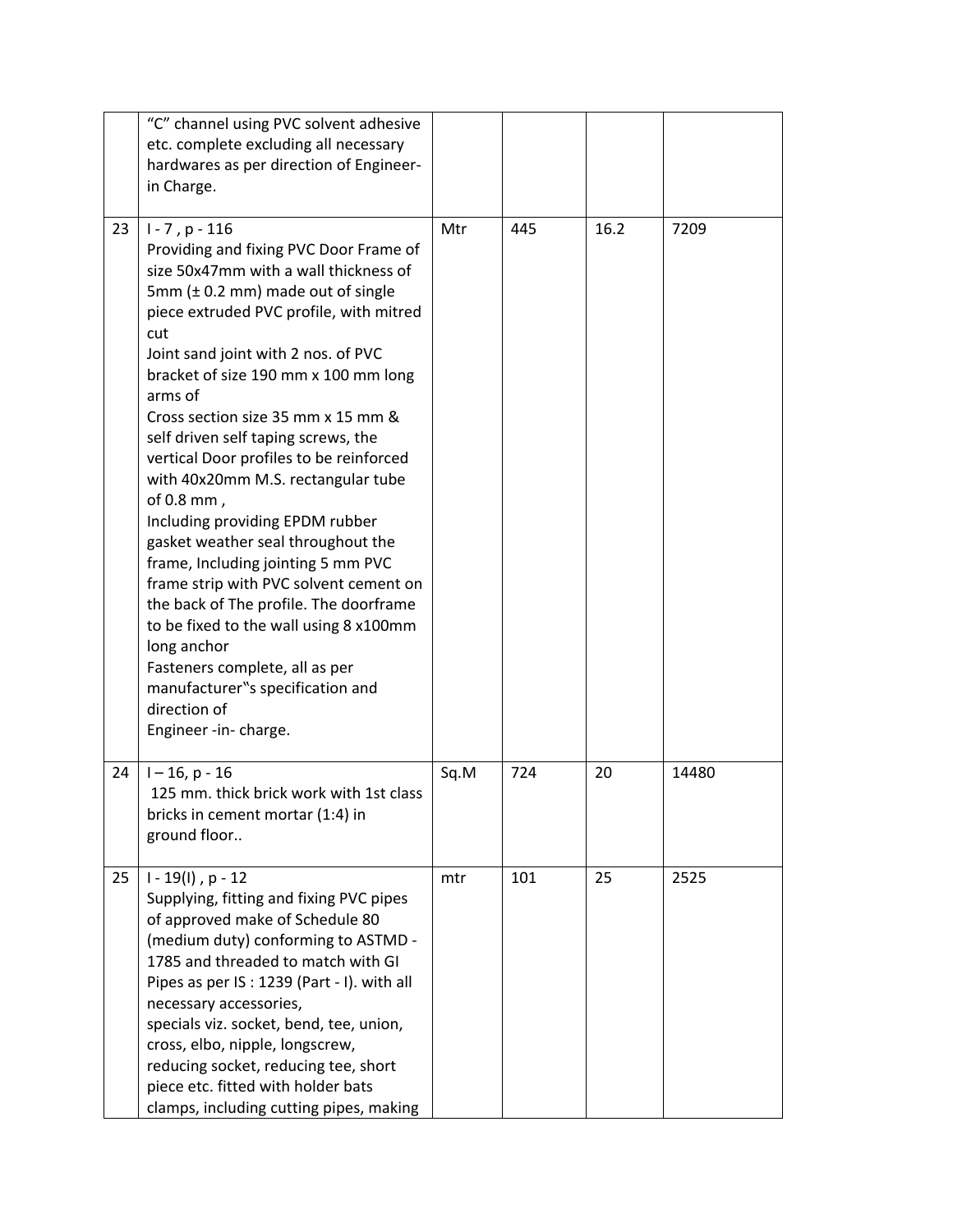|    | threads, fitting, fixing etc.<br>complete in all respect including cost of<br>all necessary fittings as<br>required, jointing materials and two<br>coats of painting with approved paint<br>in any position above ground.<br>(Payment will be made on the centre<br>line<br>measurements of total pipe line<br>including all specials. No separate<br>payment will be made for accesories,<br>specials. Payment for painting will<br>be made seperately)<br>(a) For Exposed Work<br>PVC Pipes 15mm. |      |      |                |      |
|----|-----------------------------------------------------------------------------------------------------------------------------------------------------------------------------------------------------------------------------------------------------------------------------------------------------------------------------------------------------------------------------------------------------------------------------------------------------------------------------------------------------|------|------|----------------|------|
| 26 | $1 - 17$ , p - 82<br>Supplying, fitting and fixing liquid soap<br>container.<br>PTMT(Prayag or equivalent)                                                                                                                                                                                                                                                                                                                                                                                          | Each | 6    | 210            | 1260 |
| 27 | $1 - 19$ , p - 82<br>Supplying, fitting and fixing best quality<br>Indian make mirror 5.5 mm thick with<br>silvering as per I.S.I. specifications<br>supported on fibre glass frame of<br>any colour, frame size 550 mm X 400<br>mm                                                                                                                                                                                                                                                                 | each | 613  | $\overline{2}$ | 1226 |
| 28 | $1 - 2$ , $p - 36$<br>Supplying, fitting and fixing 10 litre<br>P.V.C. low-down cistern conforming to<br>I.S. specification with P.V.C. fittings<br>complete, C.I. brackets including two<br>coats of painting to bracket etc                                                                                                                                                                                                                                                                       | each | 1015 | $\overline{4}$ | 4060 |
| 29 | $1 - 2$ , p $-79$<br>Supplying, fitting and fixing E.W.C. in<br>white glazed vitreous chinaware of<br>approved make complete in position<br>with necessary bolts, nuts etc.<br>'S' trap each                                                                                                                                                                                                                                                                                                        | each | 1512 | 3              | 4536 |
| 30 | $1 - 9$ , p $- 43$                                                                                                                                                                                                                                                                                                                                                                                                                                                                                  | each | 107  | 8              | 856  |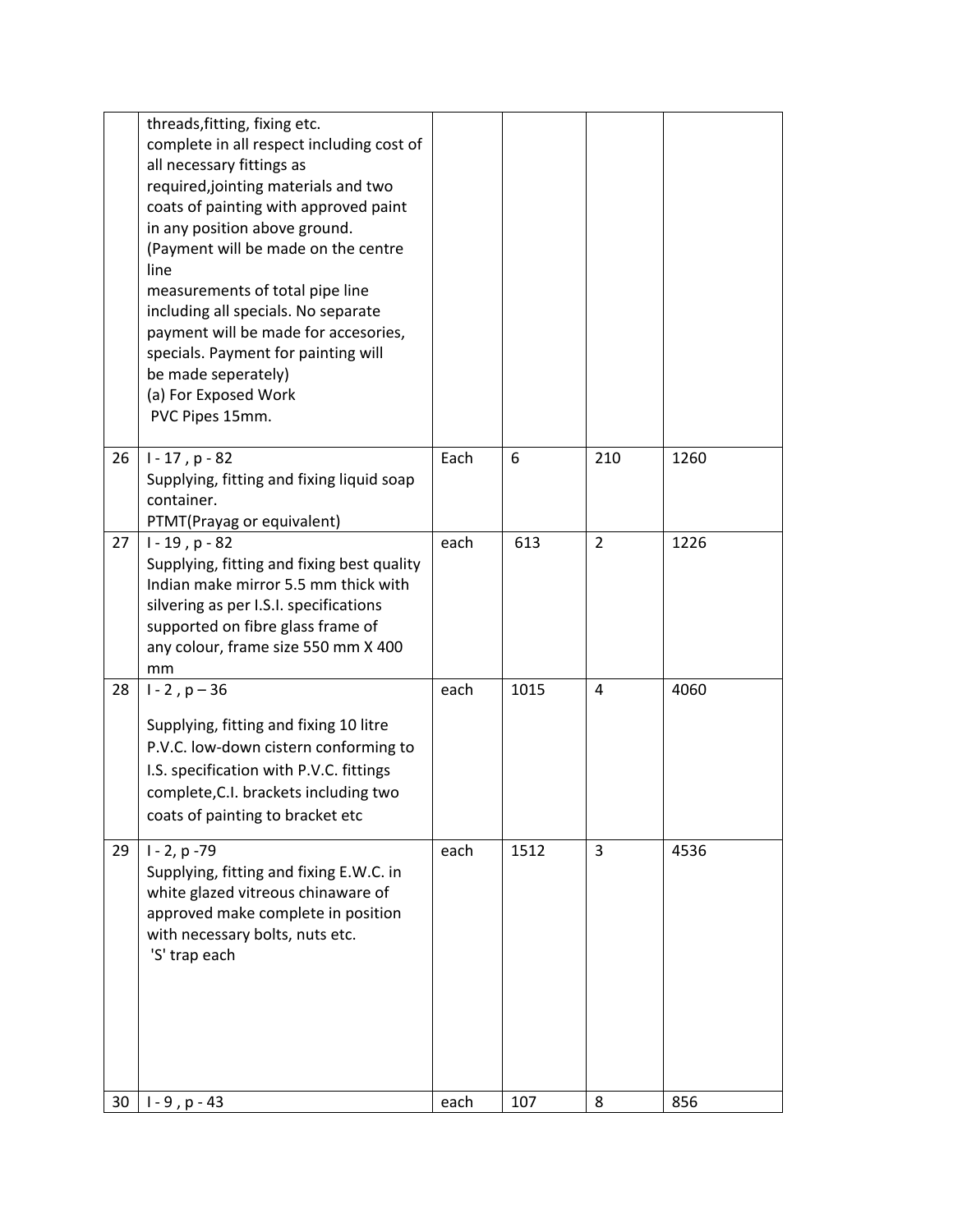|    | Supplying, fitting and fixing approved<br>brand P.V.C. CONNECTOR white<br>flexible, with both ends coupling with<br>heavy brass C.P. nut, 15 mm dia.<br>600mm sizes                                                                                                                                                                                                                                                                                                                                                                                                                                                    |      |      |                |      |
|----|------------------------------------------------------------------------------------------------------------------------------------------------------------------------------------------------------------------------------------------------------------------------------------------------------------------------------------------------------------------------------------------------------------------------------------------------------------------------------------------------------------------------------------------------------------------------------------------------------------------------|------|------|----------------|------|
| 31 | $1 - 11$ , $p - 81$<br>Supplying, fitting and fixing 32 mm dia.<br>Flush Pipe of approved make with<br>necessary fixing materials and clamps<br>complete. Polythene Flush Pipe                                                                                                                                                                                                                                                                                                                                                                                                                                         | each | 155  | $\overline{a}$ | 620  |
| 32 | $1 - 2$ , $p - 41$<br>Supplying, fitting and fixing white<br>vitreous china best quality approved<br>Make wash basin with C.I. brackets on<br>75 mm X 75 mm wooden blocks,<br>C.P. waste fittings of 32 mm dia., one<br>approved quality brass C.P. pillar<br>Cock of 15 mm dia., C.P. chain with<br>rubber plug of 30 mm dia., approved<br>Quality P.V.C. waste pipe with C.P. nut<br>32 mm dia., 900 mm long approved<br>Quality P.V.C. connection pipe with<br>heavy brass C.P. nut including<br>Mending good all damages and<br>painting the brackets with two coats of<br>Approved paint.<br>550 mm X 400 mm size | each | 2208 | 4              | 8832 |
| 33 | $1 - 3$ , $p - 41$<br>Supplying, fitting and fixing pedestal of<br>approved make for wash basin<br>(white)                                                                                                                                                                                                                                                                                                                                                                                                                                                                                                             | each | 1497 | $\mathbf{1}$   | 1497 |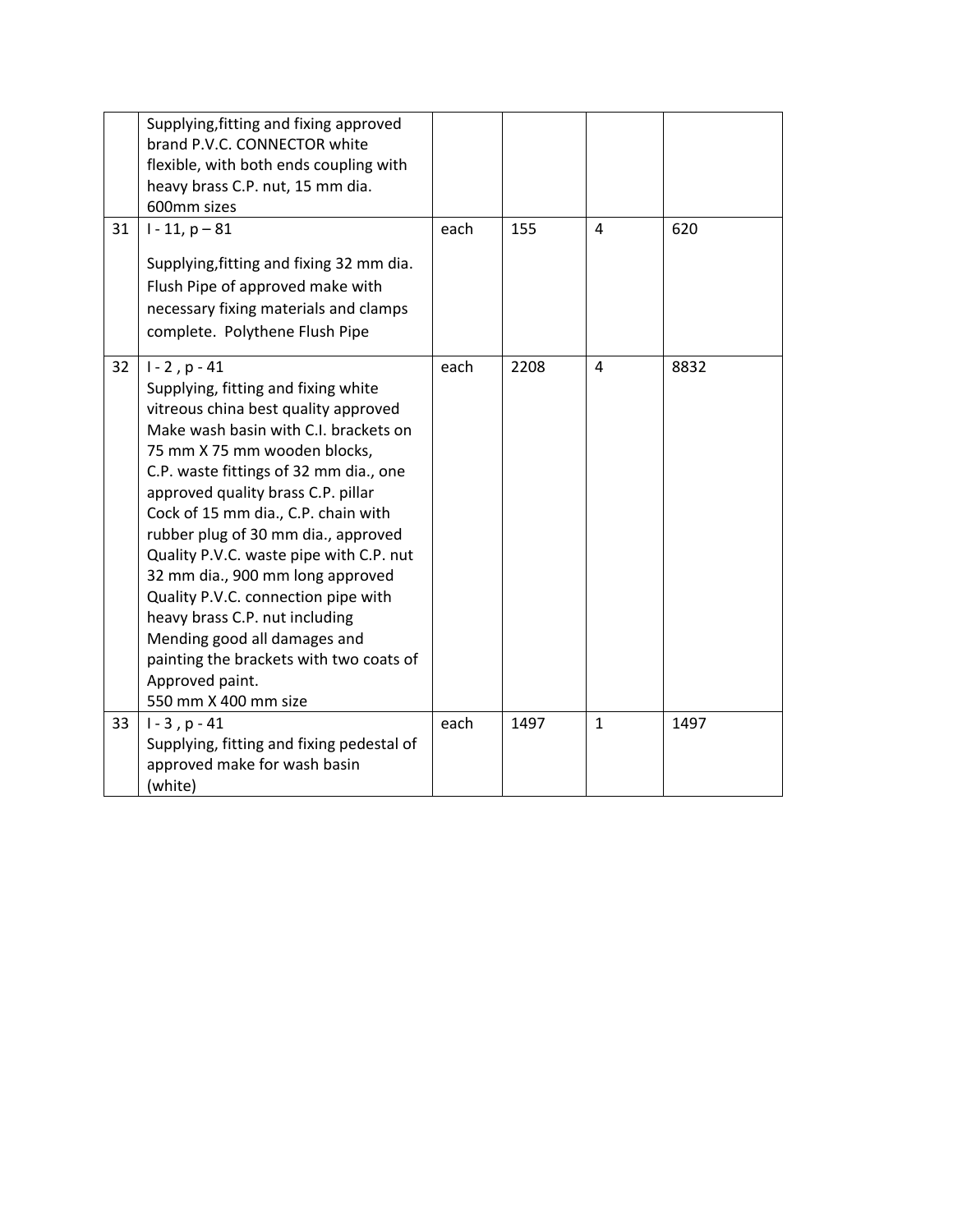| 34 | $1 - 7$ , p $-6$<br>Supplying, fitting and fixing bib cock or<br>stop cock.<br>A)Chromium plated Bib Cock long body<br>with wall flange with aerator<br>(Equivalent to Code No. 512 & Model -<br>Tropical / Sumthing Special of ESSCO or<br>similar brand)                                                                                                                                                                                                                                 | Each | 659   | $\overline{2}$ | 1318    |
|----|--------------------------------------------------------------------------------------------------------------------------------------------------------------------------------------------------------------------------------------------------------------------------------------------------------------------------------------------------------------------------------------------------------------------------------------------------------------------------------------------|------|-------|----------------|---------|
|    | B)Chromium plated Stop Cock<br>(Equivalent to Code No. 513(A) &<br>513(B) & Model - Tropical / Sumthing<br>Special of ESSCO or similar Brand).                                                                                                                                                                                                                                                                                                                                             | Each | 493   | 8              | 3944    |
|    | C)Hand Shower(Health Faucet) with<br>1mtr Fexible Tube with Wall Hook<br>(Equivalent to Code No.573 & Model -<br>ALLIED of Jaquar or Similar)                                                                                                                                                                                                                                                                                                                                              | Each | 1251  | 2              | 2502    |
| 35 | $1 - 7$ , p - 195<br>Applying Interior grade Acrylic Primer<br>of approved quality and brand<br>on plastered or cencrete surface old or<br>new surface to receive<br>Distemper/ Acrylic emulsion paint<br>including scraping and preparing<br>the surface throughly, complete as per<br>manufacturer's specification and<br>as per direction of the EIC. (In Ground<br>Floor)<br><b>Two Coats</b><br>Water based interior grade Acrylic<br>Primer<br>2m (H) $x \{ 6.5 + 3 \} x 2 = 38$ sqm | Sq.M | 44.20 | 115            | 5083.00 |
|    | $6.5 \times 3 = 19.5$ sqm<br>Total = $57.50$ sqm                                                                                                                                                                                                                                                                                                                                                                                                                                           |      |       |                |         |
|    | 57.50 sqmx 2= 115 sqm                                                                                                                                                                                                                                                                                                                                                                                                                                                                      |      |       |                |         |
| 36 | $1 - 10$ , p - 196<br>Acrylic Distemper to interior wall,<br>ceiling with a coat of solvent based<br>Interior grade acrylic primer (as per<br>manufacturer's specification)<br>Including cleaning and smoothning of<br>surface.                                                                                                                                                                                                                                                            | Sq.M | 70    | 115            | 8,050   |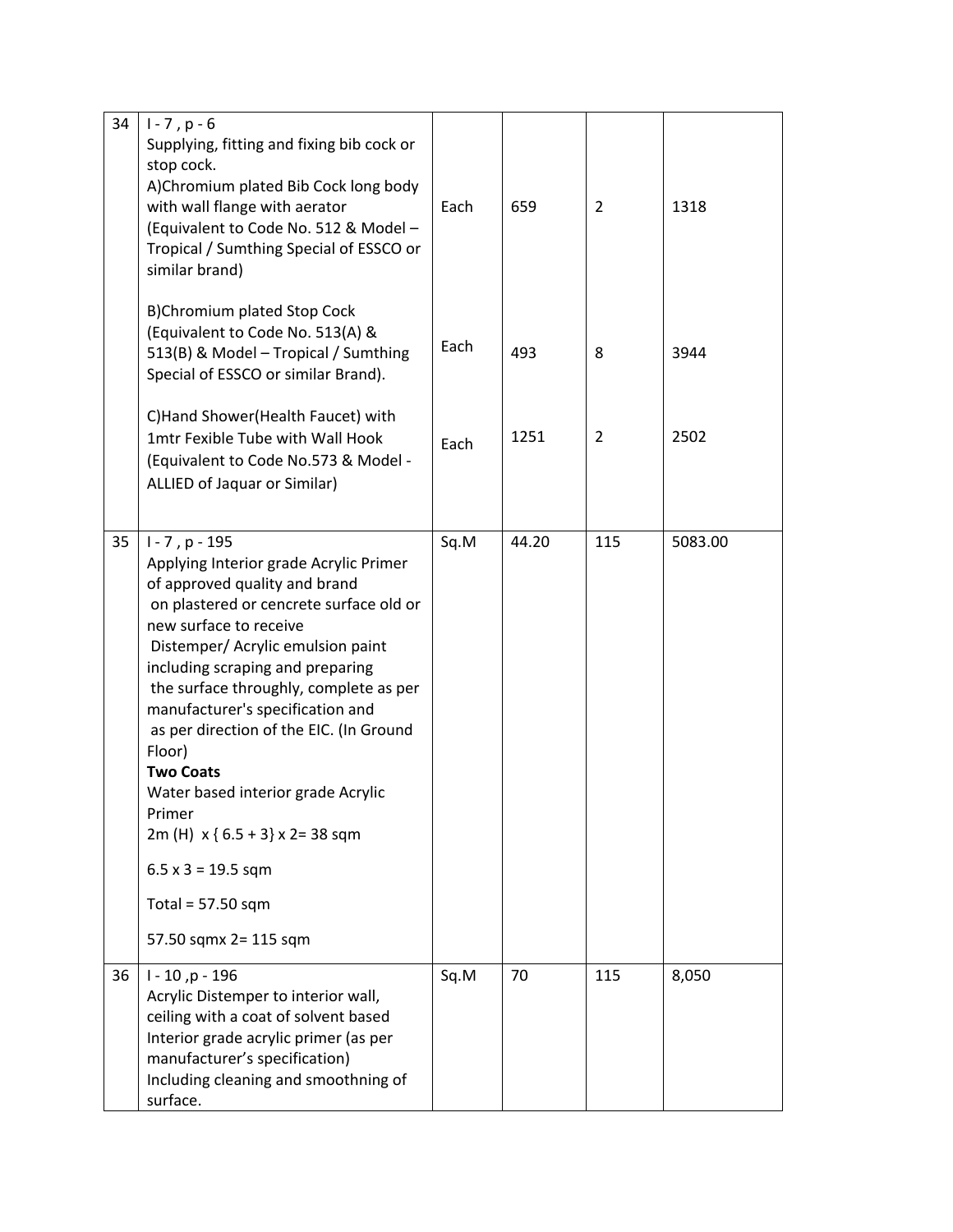|    | <b>Two Coats</b>                                                                                                                                                                                                                                                                                                                                                                                                                                                      |      |         |              |         |
|----|-----------------------------------------------------------------------------------------------------------------------------------------------------------------------------------------------------------------------------------------------------------------------------------------------------------------------------------------------------------------------------------------------------------------------------------------------------------------------|------|---------|--------------|---------|
|    |                                                                                                                                                                                                                                                                                                                                                                                                                                                                       |      |         |              |         |
| 37 | $1 - 5$ , p - 196<br>Rendering the Surface of walls and<br>ceiling with White Cement base WATER<br>PROOF wall putty of approved make &<br>brand.(1.5 mm thick)                                                                                                                                                                                                                                                                                                        | Sq.m | 122     | 57.50        | 7015    |
| 38 | $1 - 3, p -$<br>Making one set of scaffolding only for<br>replacing glass panels, painting,<br>uprooting plant and another repairing<br>works of building and S&P works for<br>external works only with 10 cm. dia<br>bamboo as main posts at the rate of 1<br>metre centre to centre and 7.5 cm. dia<br>bamboo ties @ 0.75 metre apart fitting<br>and fixing with necessary coir, nails etc.<br>as per direction of the Engineer-in-<br>charge.<br>3.90 metre height | Each | 279     | 5            | 1395    |
| 39 | $(1 - 8, p - 91)$<br>20 MT load bearing capacity round<br>manhole cover provided with two Lifter<br>hooks fitted with matching frame of<br>size Cover: 600 mm X 75 mm<br>Frame: 750 mm X 150 mm<br>Opening: 525mm<br>Weight: 170 kg (approx)                                                                                                                                                                                                                          | Each | 3250    | $\mathbf{1}$ | 3250    |
| 40 | $1 - 15$ , $p - 192$<br>Neat cement punning about 1.5mm<br>thick in wall, dado, window sill, floor<br>etc. NOTE: Cement 0.152 cu.m per100<br>sq.m.                                                                                                                                                                                                                                                                                                                    | Sq.M | 34      | 8            | 272     |
| 41 | i-4 p-79<br>Supplying, fitting and fixing Orissa<br>pattern water closet in white glazed<br>vitreous chinaware of approved make<br>in position complete excluding 'P' or 'S'<br>trap (excluding cost of concrete for<br>fixing). (i) 580 mm X 440 mm each                                                                                                                                                                                                             | Each | 1613.00 | 2            | 3226.00 |